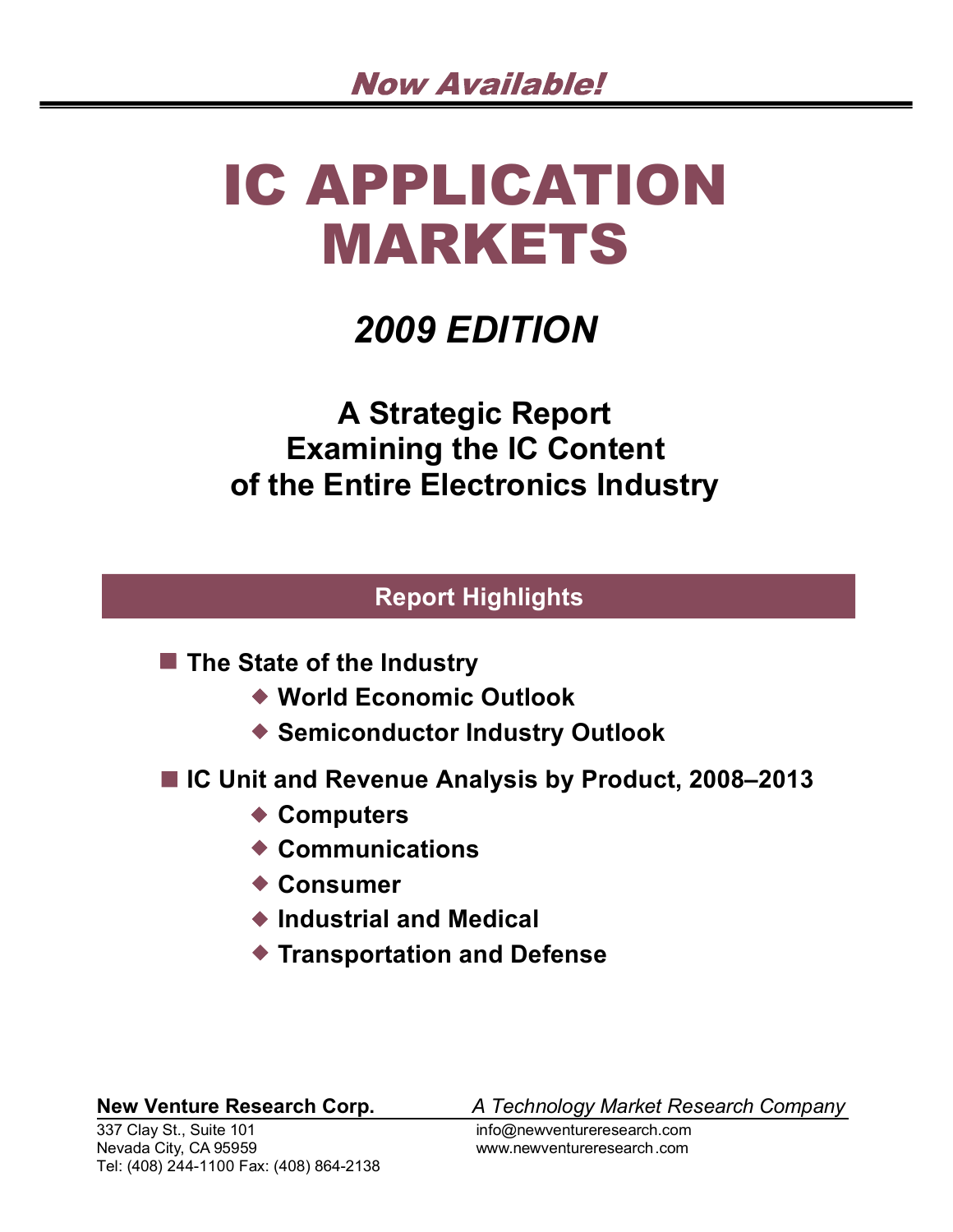# **IC Application Markets, 2009 Edition**

# **Synopsis**

After an unprecedented six years of double-digitinit growth, the semiconductor industry faltered in late 2008 as the global economic crisis struck hard. So, where is the industry headed now? When will growth resume? What products will lead growth in the future?

*New Venture Research (NVR)* , in the **2009 Edition** of **IC Application Markets**, analyzes ICusage across the entire electronics industry and uses this analysis to forecast the future of the global IC market. The forecast will enable your company to target highgrowth applications.

The report begins with *NVR's* views on the state of the semiconductor industry, along with a top level forecast (see figure below). This discussion includes global economic factors that may prove crucial to the industry in the coming years.



Following this high-level review, IC forecasts are presented for five electronics market segments:

| <b>Computer</b>                   | <b>Communications</b>         |
|-----------------------------------|-------------------------------|
| <b>Consumer</b>                   | <b>Industrial and Medical</b> |
| <b>Transportation and Defense</b> |                               |

This forecast breaks the semiconductor industry into more than 40 products and provides IC units and IC revenue for these products. Some of the specific products covered include:

| PCs                                        | <b>Televisions</b>      |
|--------------------------------------------|-------------------------|
| <b>Servers</b>                             | <b>Set-Top Boxes</b>    |
| Workstations                               | <b>Digital Cameras</b>  |
| <b>Storage</b>                             | <b>MP3 Players</b>      |
| <b>Cellular Handsets</b>                   | <b>Video Games</b>      |
| <b>Cellular Infrastructure Automobiles</b> |                         |
| <b>Enterprise LANs</b>                     | <b>Defense Wireless</b> |
| LANs                                       | <b>Many Others</b>      |

As the future of the semiconductor industry is critical to your business, please review the report's outline on the following pages. **IC Application Markets**, **2009 Edition** , continues *ETP's* leadership position in assessing the status and future of the industry. The report is delivered by email as a single-user PDF file. The report sells for \$1495 with extra single-user licenses at \$250 each. Corporate licensing is available—contact us for pricing.

# **About the Author**

**Steve Berry** was President and Principal Analyst of Electronic Trend Publications (ETP). Mr. Berry has been responsible for the direction of all aspects of ETP's broad-ranging research portfolio since 1993. In the eighteen years prior to joining ETP, he held a variety of engineering, manufacturing managementand business development positions with General Electric and Xerox. Mr. Berry holds a BS in Engineer- ing from North Carolina State University and an MBA from Stanford University.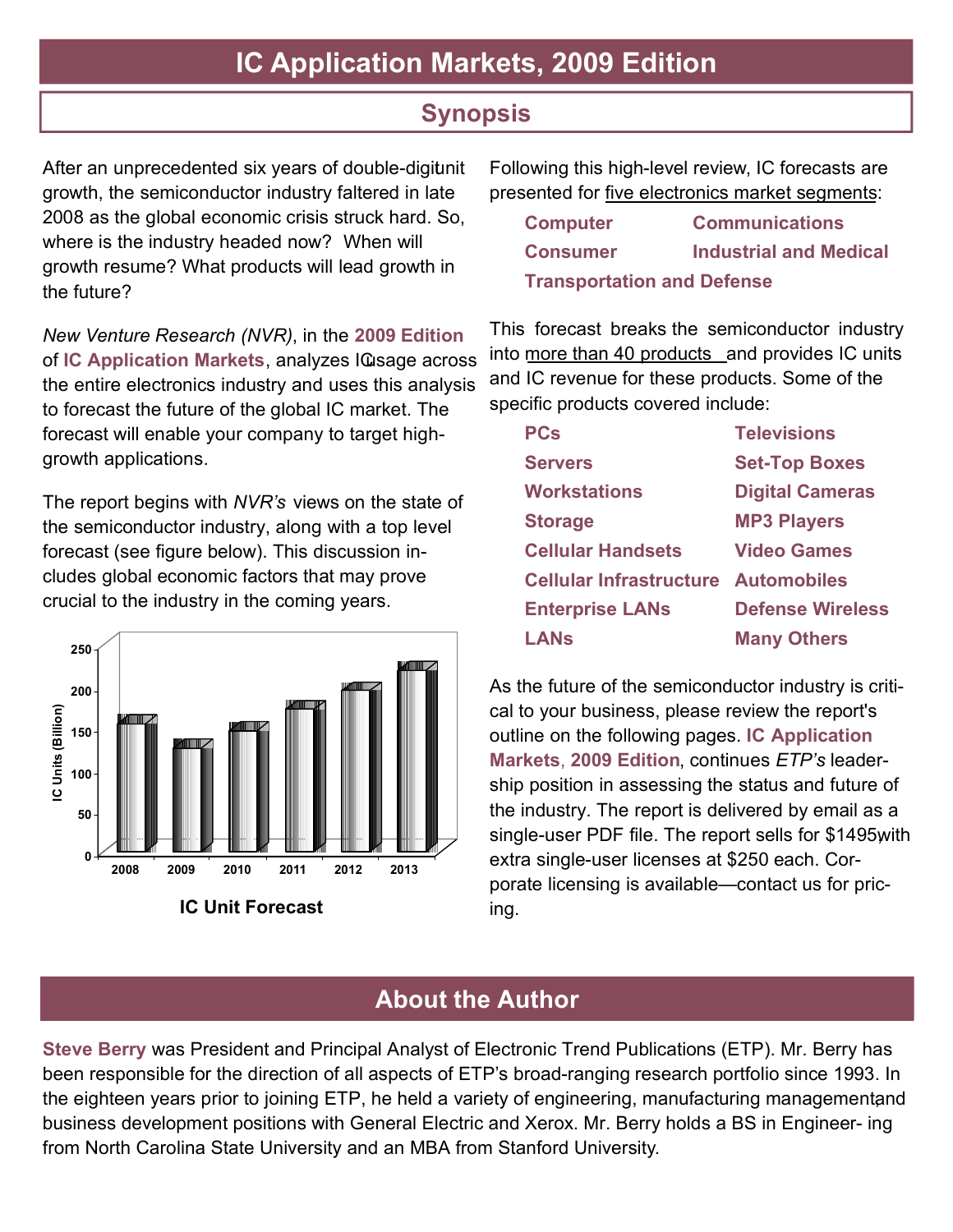# **Table of Contents**

### **Chapter 1: Introduction**

**Chapter 2: Executive Summary**

#### **Chapter 3: The State of the Industry**

**World Economic Outlook Semiconductor Industry Outlook IC Market Summary by Application Quarterly Update**

#### **Chapter 4: Computer Market Forecasts**

**Desktop PCs Notebook PCs Servers Workstations Enterprise Storage Monitors Printers PDAs Flash Drives Other Computer Products Summary**

#### **Chapter 5: Communications Market Forecasts**

**Cellular Handsets Cellular Infrastructure Other Phones Enterprise LANs Wireless LANs DSL/Cable Modems PBX/Other CPE Carrier-Class Equipment Other Communications Products Summary**

#### **Chapter 6: Consumer Market Forecasts**

**Televisions Set-Top Boxes DVD Players/Recorders Digital Cameras Audio Products Console Video Games Camcorders Personal Navigation Devices Memory Cards Other Consumer Products Summary**

#### **Chapter 7:**

#### **Industrial and Medical Market Forecasts Industrial**

**Control and Processing Test and Measurement Other Industrial Industrial Summary Medical Diagnostics Therapeutic Monitoring and Surgical Medical Summary**

#### **Chapter 8: Transportation and Defense**

#### **Market Forecasts Automobiles Engine Control Instruments Safety Entertainment Automobile Summary Commercial Aviation Other Transportation Defense**

#### **Partial List of Figures and Tables**

**Nominal GDP of Major Countries and Regions Real GDP Growth for Selected Countries IC History, 1988–2008 Summary IC Forecast, 2008–2013 Summary Unit Forecast by Product Summary IC Revenue Forecast by Product ICs by Application Segment, 2008–2013**

**Computer IC Forecast Desktop PC IC Forecast Notebook PC IC Forecast Server IC Forecast Workstation IC Forecast Enterprise Storage IC Forecast Monitor IC Forecast Printer IC Forecast PDA IC Forecast Flash Drive IC Forecast Other Computer Products IC Forecast ICs in Computer Products, 2008–2013 Computer IC Revenue by IC Product Family**

(continued on next page)